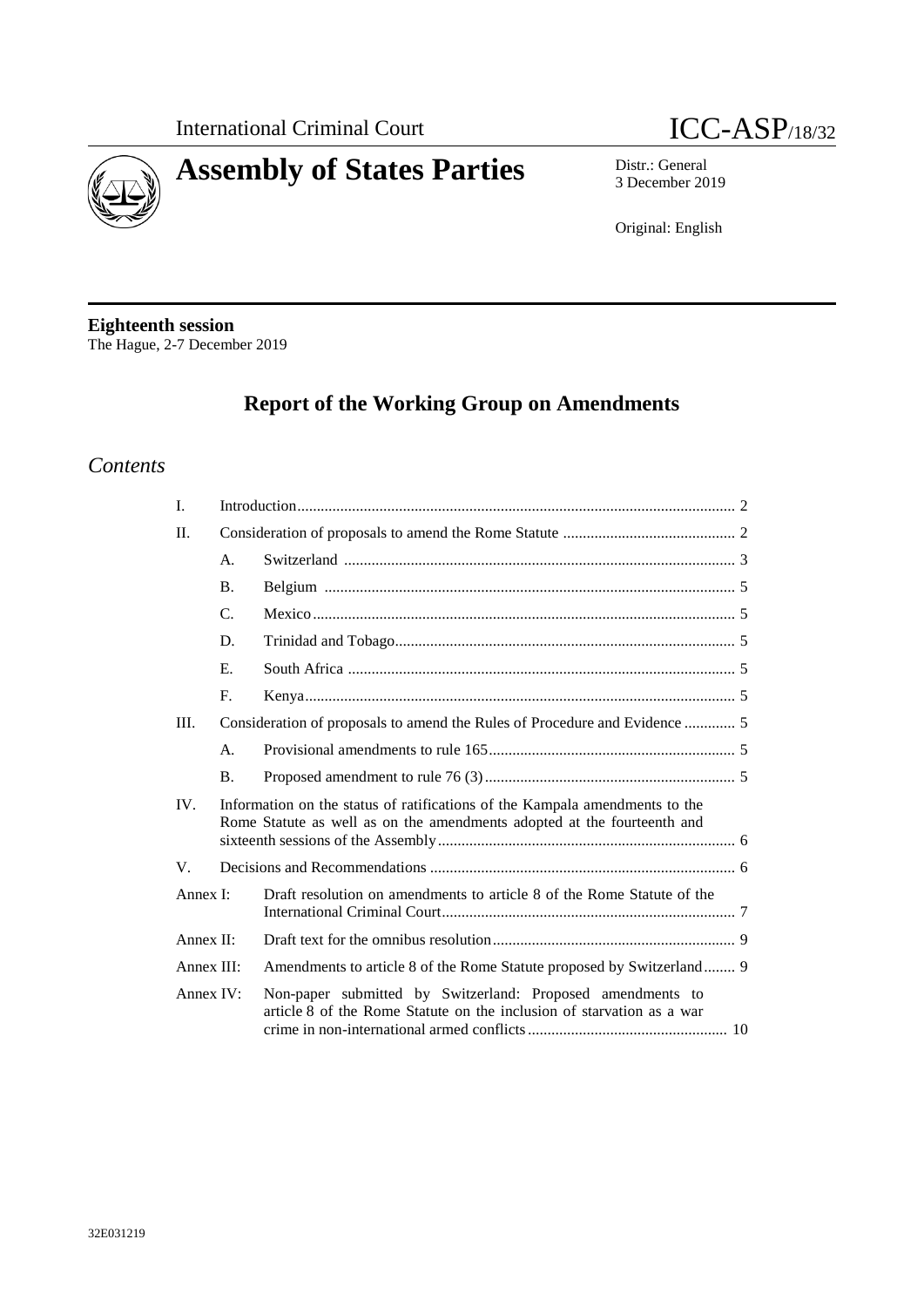# **I. Introduction**

The present report is submitted pursuant to the mandate given by the Assembly of State Parties ("the Assembly") to the Working Group on Amendments ("the Working Group"). The Working Group was established by Assembly resolution ICC-ASP/8/Res.6 for the purpose of considering amendments to the Rome Statute proposed in accordance with article 121, paragraph 1, of the Statute as well as any other possible amendments to the Rome Statute and to the Rules of Procedure and Evidence, with a view to identifying amendments to be adopted in accordance with the Rome Statute and the Rules of Procedure of the Assembly.

2. The Working Group's consideration of amendment proposals to the Rome Statute and to the Rules of Procedure and Evidence is governed by the Terms of Reference set out in Assembly [resolution ICC-ASP/11/Res.8,](http://icc-cpi.int/iccdocs/asp_docs/Resolutions/ASP11/ICC-ASP-11-Res8-ENG.pdf) annex II. The amendment procedure for the Rules of Procedure and Evidence is also governed by the "Roadmap on reviewing the criminal procedures of the International Criminal Court", the main purpose of which is to facilitate a structured dialogue between key stakeholders on proposed amendments to the Rules of Procedure and Evidence.<sup>1</sup> In endorsing the Roadmap by resolutions [ICC-ASP/11/Res.8](http://icc-cpi.int/iccdocs/asp_docs/Resolutions/ASP11/ICC-ASP-11-Res8-ENG.pdf) and ICC-ASP/12/Res.8, the Assembly has reaffirmed the role of the Working Group in receiving and considering recommendations to the Assembly on proposals of amendments to the Rules of Procedure and Evidence.

3. At its seventeenth session, the Assembly invited the Working Group to continue its consideration of all amendment proposals in accordance with the Terms of Reference of the Working Group, and requested the Working Group to submit a report for the consideration of the Assembly at its eighteenth session.<sup>2</sup>

4. On 7 February 2019, the Bureau reappointed Ambassador Juan Sandoval Mendiolea (Mexico) as Chairperson of the Working Group.<sup>3</sup>

5. The Working Group met on 10 May 2019 to commence its work. Cognizant of the importance of holding regular meetings, the Working Group agreed to meet approximately every six weeks. It held six intersessional meetings, on 17 May, 1 July, 3 October, 24 October and 25 November 2019.

### **II. Consideration of proposals to amend the Rome Statute**

6. The Working Group had before it those amendment proposals previously referred to it by the Assembly at its eighth session, as well as those transmitted by the Depositary of the Rome Statute on 14 March 2014, 15 August 2017 and 30 August 2019.<sup>4</sup> It also had before it the non-paper submitted by Switzerland on 19 April 2018, revised on 20 September, containing proposed amendments relating to article 8 of the Rome Statute.<sup>5</sup>

As in the past, proponents were given the opportunity, at each meeting of the Working Group, to provide updates on their proposals. All delegations were invited to comment on the different proposals before the Working Group.

 $\overline{a}$  $1$ <sup>1</sup> The Roadmap is contained in the Report of the Bureau on the Study Group on Governance to the eleventh session of the Assembly (ICC-ASP/11/31, annex I). The Revised Roadmap is contained in the Report of the Bureau on the Study Group on Governance to the twelfth session of the Assembly (ICC-ASP/12/37, annex I). The Roadmaps are respectively available at https://asp.icc-cpi.int/iccdocs/asp\_docs/ASP11/ICC-ASP-11-31-ENG.pdf and at https://asp.icc-cpi.int/iccdocs/asp\_docs/ASP12/ICC-ASP-12-37-ENG.pdf.

<sup>2</sup> *Official Records of the Assembly of States Parties to the Rome Statute of the International Criminal Court, Sixteenth session, The Hague, 4–14 December 2017* (ICC-ASP/16/20), vol. I, part III, ICC-ASP/16/Res.6, annex I, paras. 18(a) and (b), available at https://asp.icc-cpi.int/iccdocs/asp\_docs/ASP16/ICC-ASP-16-20-ENG-OR-vol-II.pdf or at https://asp.icc-cpi.int/iccdocs/asp\_docs/Resolutions/ASP16/ICC-ASP-16-Res6-ENG.pdf.

<sup>&</sup>lt;sup>3</sup> Decision of the Bureau of the Assembly of States Parties, 7 February 2019, available at [https://asp.icc](https://asp.icc-cpi.int/iccdocs/asp_docs/ASP18/ICC-ASP-2019-Bureau-1-b.pdf)[cpi.int/iccdocs/asp\\_docs/ASP18/ICC-ASP-2019-Bureau-1-b.pdf.](https://asp.icc-cpi.int/iccdocs/asp_docs/ASP18/ICC-ASP-2019-Bureau-1-b.pdf)

<sup>&</sup>lt;sup>4</sup> These amendment proposals are contained: in the Report of the Working Group on Amendments to the thirteenth session of the Assembly (ICC-ASP/13/31); on the website of the Assembly at [https://asp.icc-cpi.int/en\\_menus/asp/](https://asp.icccpi.int/en_menus/asp/WGA/Pages/default.aspx) [WGA/Pages/default.aspx;](https://asp.icccpi.int/en_menus/asp/WGA/Pages/default.aspx) and, having been notified to the Depositary, at the United Nations Treaty Collection, [htt](https://treaties.un.org/Pages/ViewDetails.aspx?src=TREATY&mtdsg_no=XVIII-10&chapter=18&clang=_en) [ps://treaties.un.org/Pages/ViewDetails.aspx?src=TREATY&mtdsg\\_no=XVIII-10&chapter=18&clang=\\_en.](https://treaties.un.org/Pages/ViewDetails.aspx?src=TREATY&mtdsg_no=XVIII-10&chapter=18&clang=_en)

 $5$  The non-paper also included a proposal on elements of crimes relating to the proposed amendments to article 8 of the Rome Statute. Both the text of the proposed amendments and the non-paper are included respectively in annexes III and IV of the present report.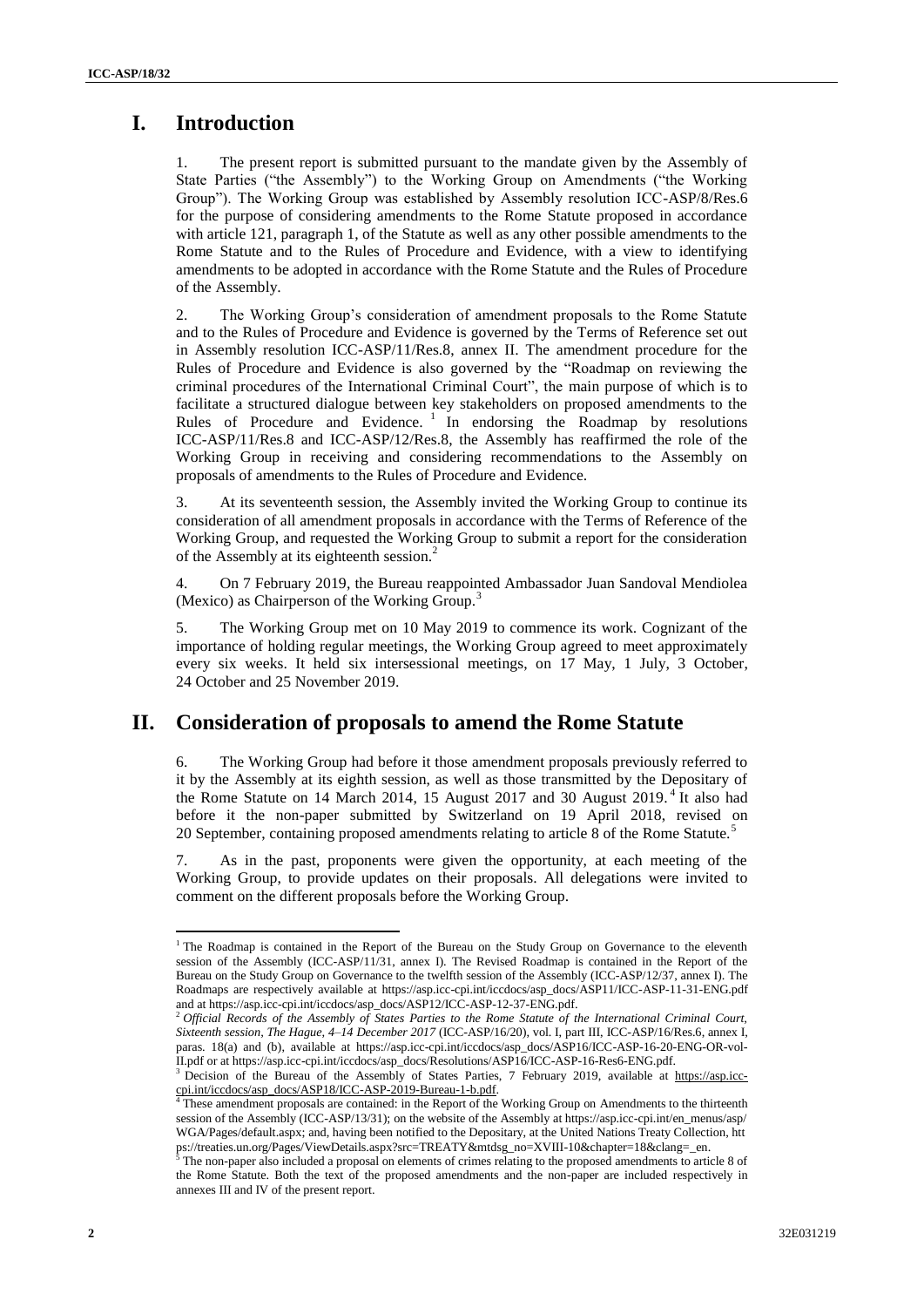8. As a reflection of the discussions held during the previous reporting period, the Working Group considered and adopted the calendar of planned meetings for 2019 by consensus in the first meeting held on 10 May 2019, which originally included four meetings, two of which were opened only to States Parties and two opened to Observer States and civil society. States welcomed the reflection of open meetings in the calendar. Civil society representatives requested their continued participation in meetings of the Working Group.

#### **A. Switzerland**

9. At the first meeting, on 10 May 2019, Switzerland provided updates on its proposal of amendments to article 8 of the Rome Statute on the "Inclusion of starvation as a war crime in non-international armed conflicts (NIAC) into the Rome Statute".<sup>6</sup> Switzerland explained that intentionally using starvation of civilians as a method of warfare was the prime example of a serious violation of international humanitarian law in both types of armed conflict, which the Rome Statute, however, only criminalized in international armed conflict (IAC). Switzerland stated that its proposal was in line with current international law, in particular international humanitarian law, and it would contribute to the coherence and harmonization of the Rome Statute. Switzerland further stated that, from the perspective of victims of starvation, the types of conflicts might not matter, and in reality, the large majority of instances of the crime were being committed in non-international armed conflicts, which made the Security Council recognize the importance of prohibition in its resolution 2417 adopted on 24 May 2018.<sup>7</sup> Switzerland found that there was no objection among States Parties on the substance of the proposal, and while its adoption might have posed timing issues last year, now was the right timing to discuss with an aim to presenting it to the Assembly this year. The Working Group decided to continue its consideration of this proposal at the next meeting.

10. At the second meeting, on 17 May 2019, many delegations noted that the Swiss proposal was timely and would contribute to the harmonization of the Rome Statute by further closing the gap between the rules for IAC and those for NIAC. Delegations generally agreed that the protection of civilians was a central principle of international humanitarian law and the Rome Statute, and there was no justification for distinguishing the protection of civilians from starvation in IAC and NIAC. Some suggested that its omission from the Rome Statue had been largely due to an oversight on the part of the drafters. Others expressed concerns about successive amendments to the Rome Statute that might lead to fragmentation and impair its universality and the unity of the Statute system as a whole. It was argued that the Rome Statute already covered the deliberate starvation of civilians in NIAC. It was also stated that the proposal might be viewed as a political tool by some regions where starvation was an acute problem. Views were also expressed that any amendment might not be desirable while intense discussions about the reform of the Court were ongoing. However, other delegations indicated that the Rome Statute had foreseen the possibility of amendments as agreed by sovereign States, and the adoption of the proposal will contribute to strengthening the Statute. The Chair noted that the Rome Statute was designed to accommodate the progressive nature of international criminal law and the Working Group was mandated to review and reflect current developments in this regard. An issue was raised about the difficulty of domestic legislative procedures, to which issue a response was made that there was no obligation to ratify an amendment under the Rome Statute. The Working Group decided to continue its consideration of this proposal at the next meeting.

 $\overline{\phantom{a}}$ 6 Ibid.

Resolution 2417 (2018), adopted by the United Nations Security Council at its  $8267<sup>th</sup>$  meeting, on 24 May 2018, available at https://undocs.org/S/RES/2417(2018).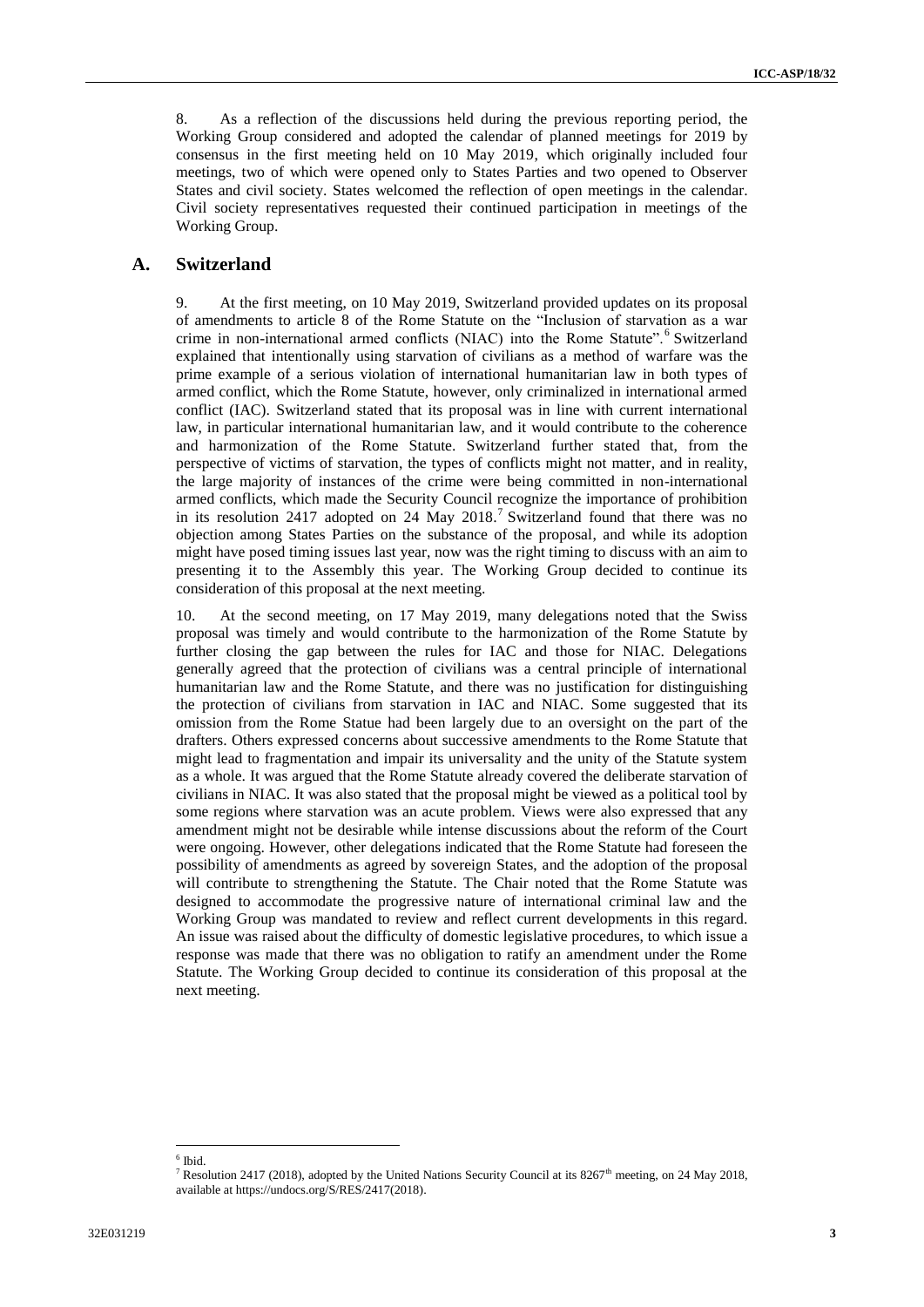11. At the third meeting, on 1 July 2019, Switzerland stated that it had found in the process of consultations positive reactions with no objection to the substance of the proposal, while still recognizing concerns about timing and other challenges that the Court was facing. Many delegations, in response, supported the proposal and would like it to be considered at the eighteenth session of the Assembly. Some of them emphasized the current situation that more than half of the victims suffering from hunger were found in conflict zones, and the majority of contemporary armed conflicts were internal. It was informed that their domestic laws did not distinguish the criminalization of starvation in IAC and NIAC. However, other delegations, while recognizing the importance of the substance of the proposal, expressed concerns about fragmentation and the universality of the Rome Statute due to the frequency of amendments, as well as about the right timing due to current challenges and ongoing discussions on the review of the Court. It was suggested that the Working Group should have a better structure in debating on potential needs for amendments. A view was expressed that the Court should focus on core crimes. Some other delegations took the middle ground that, while being aware of concerns about fragmentation and the unity of the Rome Statute system, they supported the particular proposal because it addressed the real gap in the Statute and would reinforce the Rome Statute system. The Chair encouraged States Parties to continue consultations with the aim of determining whether the Working Group would conclude discussions at the eighteenth session of the Assembly. The Working Group decided to continue its consideration of the Swiss proposal.

12. At the fourth meeting, on 3 October 2019 meeting, Switzerland announced that it had deposited its proposal with the Secretary-General of the United Nations on 30 August 2017<sup>8</sup> and presented a draft resolution with a view to its consideration at the eighteenth session of the Assembly. Switzerland also reported the outcome of its consultations, that most States Parties, including approximately 50 supporters of its proposal, acknowledged the need for the prohibition of starvation of civilians as a method of warfare in NIAC. In response, many delegations expressed their support for the adoption of the proposal at the eighteenth session as it would fill gaps in relevant international law and serve the interest of victims. Other delegations, however, still raised concerns about possible fragmentation and risks to the unity and stability of the Rome Statute system due to the proliferation of amendments. Others stated that fragmentation could be avoided by actively ratifying amendments and that the stability of the Rome Statute system did not depend on avoiding amendments but by discussions among State Parties, Observers and civil society, even in a difficult period for the Court. They expressed the view that the issue of fragmentation could better be discussed as part of the ongoing review process. Some delegations stated that amendments adopted so far had not enjoyed a high number of ratifications and that States Parties should focus more on what already existed in the Rome Statute. A view was expressed that considering the mixture of support and concern, the Working Group could be flexible in deciding upon the best timing to adopt this proposal. A few delegations indicated that their capitals were still considering the proposal. The Working Group decided to continue its consideration of this proposal at the next meeting.

13. At the fifth meeting, on 24 October 2019, the Chair stated that considering the consensus among the Working Group on the substance of the proposal submitted by Switzerland, he would like to propose the text of recommendations and asked the Working Group if they wished to adopt a draft resolution amending the Rome Statute at the eighteenth session of the Assembly. In response, delegates expressed support for the Chair's way forward with the recommendations as annexed by the draft resolution. Some delegations stated that in this particular case, concerns about fragmentation and the unity and stability of the Rome Statute system were outweighed by the substantive importance of the proposal. Regarding the outcome of discussions, many delegations supported the current draft recommendations and resolution. Some delegations indicated their preference to reflect their concerns about fragmentation and the unity and stability of the Rome Statute system in the text of the resolution submitted by Switzerland. Others expressed the view that the report of the Working Group was the right place to register these concerns in order to avoid affecting the substance of the resolution. One delegation stated that its capital was still considering the proposal, and thus it would reserve its position pending an instruction.

<sup>&</sup>lt;sup>8</sup> The depository notification is available at [https://treaties.un.org/doc/Publication/CN/2019/CN.399.2019-Eng.pdf.](https://treaties.un.org/doc/Publication/CN/2019/CN.399.2019-Eng.pdf)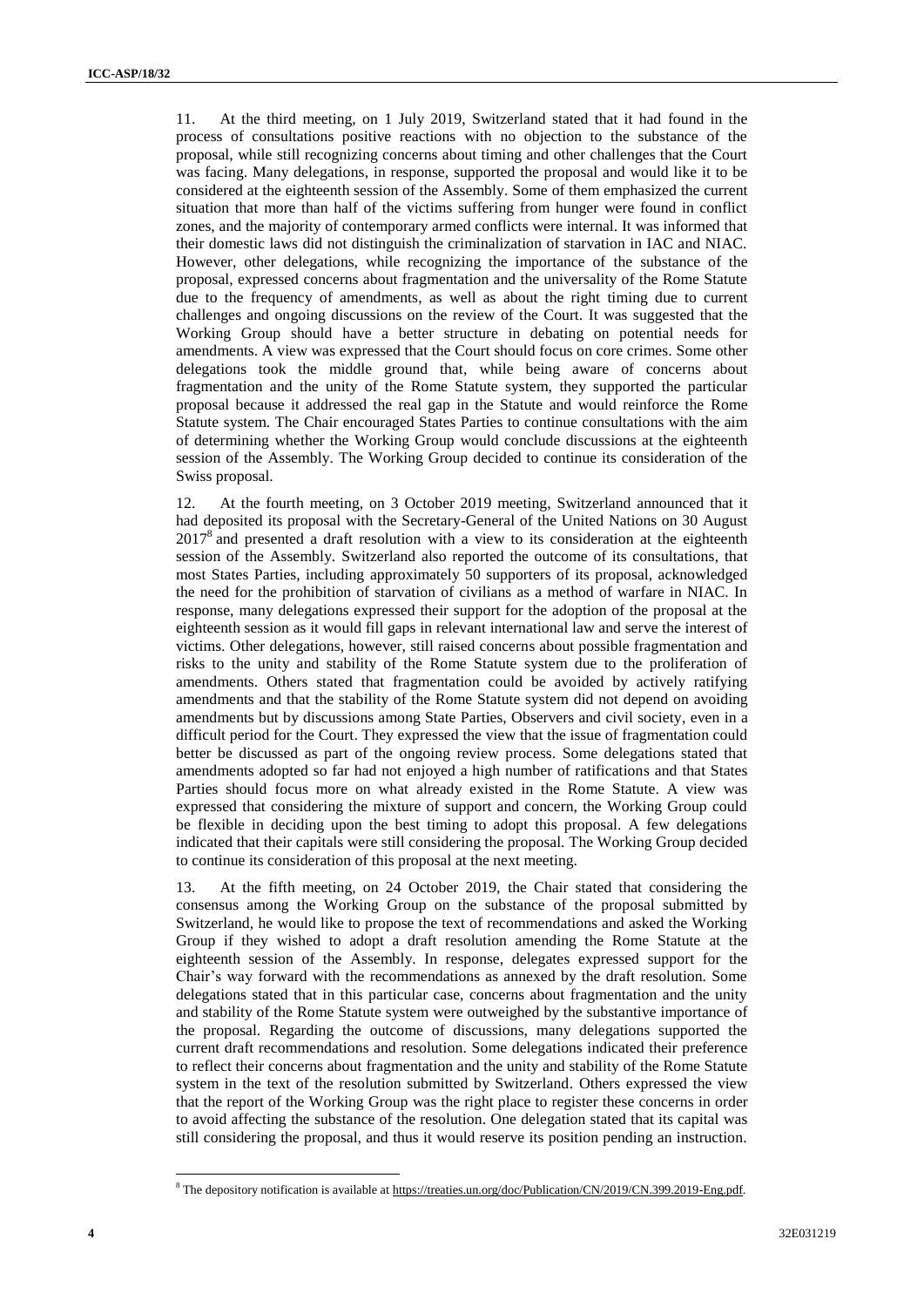A point of order was raised that since there was no objection in the room regarding the proposal, it would be no longer appropriate to repeat same discussions in this forum. The Chair stated that it was the past practice to reflect different views in the report, while he intended to propose another draft recommendation to address the concerns raised. The Chair also stated that while he admitted that the text of the resolution was open for negotiations, he was of the view that the nature of a resolution in the context of the Working Group was to simply include the language of proposed amendments. The Chair requested interested delegates to consult and propose the intended text in writing.

14. At the sixth meeting, on 25 November 2019 meeting, , the Working Group decided to recommend that the Assembly adopt the resolution amending article 8, paragraph 2 (e), of the Rome Statute (annex I) and adopted the report of the Working Group.

#### **B. Belgium**

15. At the first meeting, on 10 May 2019, Belgium announced that three out of four proposals of amendments to article 8 of the Rome Statute which it had proposed in 2009 in relation to war crimes were adopted at the sixteenth session of the Assembly in the spirit of compromise, and called for their ratification. Belgium stated that it would continue its effort to criminalize the use of anti-personnel mines and requested that the relevant proposal remain on the table. Some delegations expressed their strong support and wish to see the adoption of this proposal.

#### **C. Mexico**

16. At the first meeting, on 10 May 2019, Mexico indicated that it intended to discuss its amendment proposal at a later stage, taking into consideration the progress related to the adoption on 7 July 2017 of the Treaty on the Prohibition of Nuclear Weapons.

#### **D. Trinidad and Tobago**

17. No further updates were provided by Trinidad and Tobago concerning its proposal during the intersessional period.

#### **E. South Africa**

18. No further updates were provided by South Africa concerning its proposal during the intersessional period.

### **F. Kenya**

19. No further updates were provided by Kenya concerning its proposal during the intersessional period.

# **III. Consideration of proposals to amend the Rules of Procedure and Evidence**

#### **A. Provisional amendment to rule 165**

20. No delegation provided any further update on the issue.

### **B. Proposed amendment to rule 76 (3)**

21. No delegation provided any further update on the issue.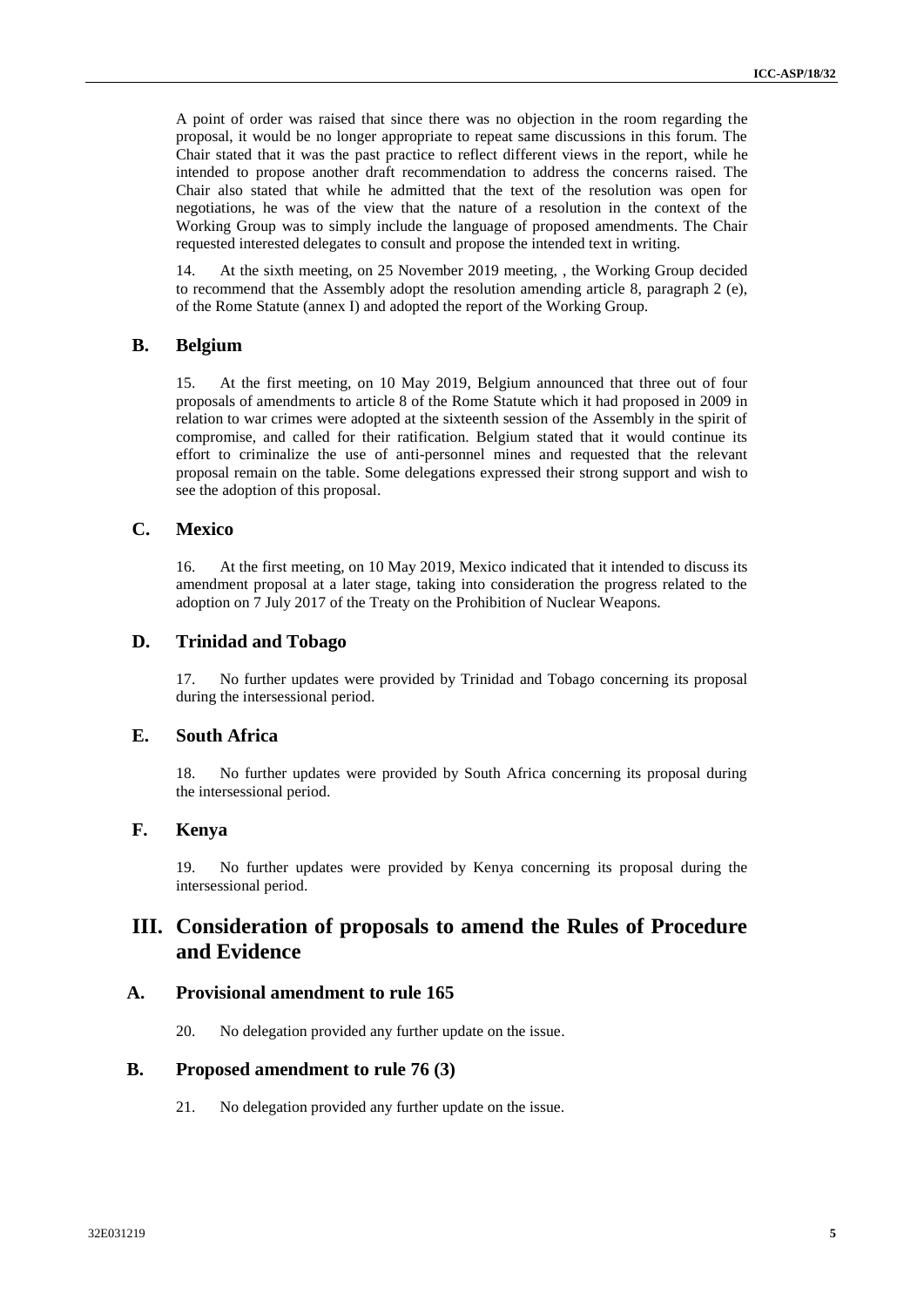# **IV. Information on the status of ratifications of the Kampala amendments to the Rome Statute as well as on the amendments adopted at the fourteenth and sixteenth sessions of the Assembly**

22. The Working Group was kept regularly informed of any ratifications of the amendments to the Rome Statute adopted at the 2010 Review Conference, the fourteenth session and the sixteenth session of the Assembly. Since the submission of its last report, Paraguay had ratified the Kampala amendment relating to article 8 of the Rome Statute; Ecuador and Paraguay had ratified the Kampala amendments on the crime of aggression; Belgium, Slovenia and Switzerland had ratified the amendment to article 124 of the Rome Statute; Luxemburg and Slovakia had ratified the three amendments to article 8, paragraph 2 (b) and to article 8, paragraph 2 (e), of the Rome Statute.<sup>9</sup>

23. As of 11 November 2019, the Kampala amendment to article 8 had been ratified by 38 States Parties, <sup>10</sup> the Kampala amendments on the crime of aggression had been ratified by 39 States Parties,<sup>11</sup> the amendment to article 124 had been ratified by 13 States Parties  $12$  and the three amendments to article 8, paragraph 2 (b) and to article 8, paragraph 2 (e) has been ratified respectively by two States Parties.<sup>13</sup>

### **V. Decisions and recommendations**

24. The Working Group recommends to the Assembly the adoption of a draft resolution on amending article 8 of the Rome Statute of the International Criminal Court to include the war crime of the starvation of civilians as a method of warfare in non-international armed conflict, as article 8-2-e)-xix) (annex I).

25. The Working Group recognizes the importance of the continued consideration of the impacts that successive amendments have on the relevance and integrity of the Rome Statute.

26. The Working Group recognizes in this regard that the crime referred to in article 8-2-e)-xix), is accepted by all States Parties as one that requires timely action by States Parties to address this crime in this context.

27. The Working Group recommends that regular meetings be held throughout 2020, including, if necessary, in expert meetings format.

28. The Working Group concludes its intersessional work by recommending to the Assembly the inclusion in the omnibus resolution of five paragraphs (annex II).

<sup>9</sup> The list of the States that ratified relevant amendments is available at the United Nations Treaty Collection, [https://treaties.un.org/Pages/ViewDetails.aspx?src=TREATY&mtdsg\\_no=XVIII-10&chapter=18&clang=\\_en.](https://treaties.un.org/Pages/ViewDetails.aspx?src=TREATY&mtdsg_no=XVIII-10&chapter=18&clang=_en)

<sup>10</sup> https://treaties.un.org/pages/ViewDetails.aspx?src=TREATY&mtdsg\_no=XVIII-10-a&chapter=18&clang=\_en.

<sup>11</sup> [https://treaties.un.org/pages/ViewDetails.aspx?src=TREATY&mtdsg\\_no=XVIII-10-b&chapter=18&clang=\\_en.](https://treaties.un.org/pages/ViewDetails.aspx?src=TREATY&mtdsg_no=XVIII-10-b&chapter=18&clang=_en) 12 [https://treaties.un.org/pages/ViewDetails.aspx?src=TREATY&mtdsg\\_no=XVIII-10-c&chapter=18&clang=\\_en.](https://treaties.un.org/pages/ViewDetails.aspx?src=TREATY&mtdsg_no=XVIII-10-c&chapter=18&clang=_en)

<sup>&</sup>lt;sup>13</sup> https://treaties.un.org/pages/ViewDetails.aspx?src=TREATY&mtdsg\_no=XVIII-10-d&chapter=18&clang=\_en; https://treaties.un.org/pages/ViewDetails.aspx?src=TREATY&mtdsg\_no=XVIII-10-e&chapter=18&clang=\_en; https://treaties.un.org/pages/ViewDetails.aspx?src=TREATY&mtdsg\_no=XVIII-10-f&chapter=18&clang=\_en.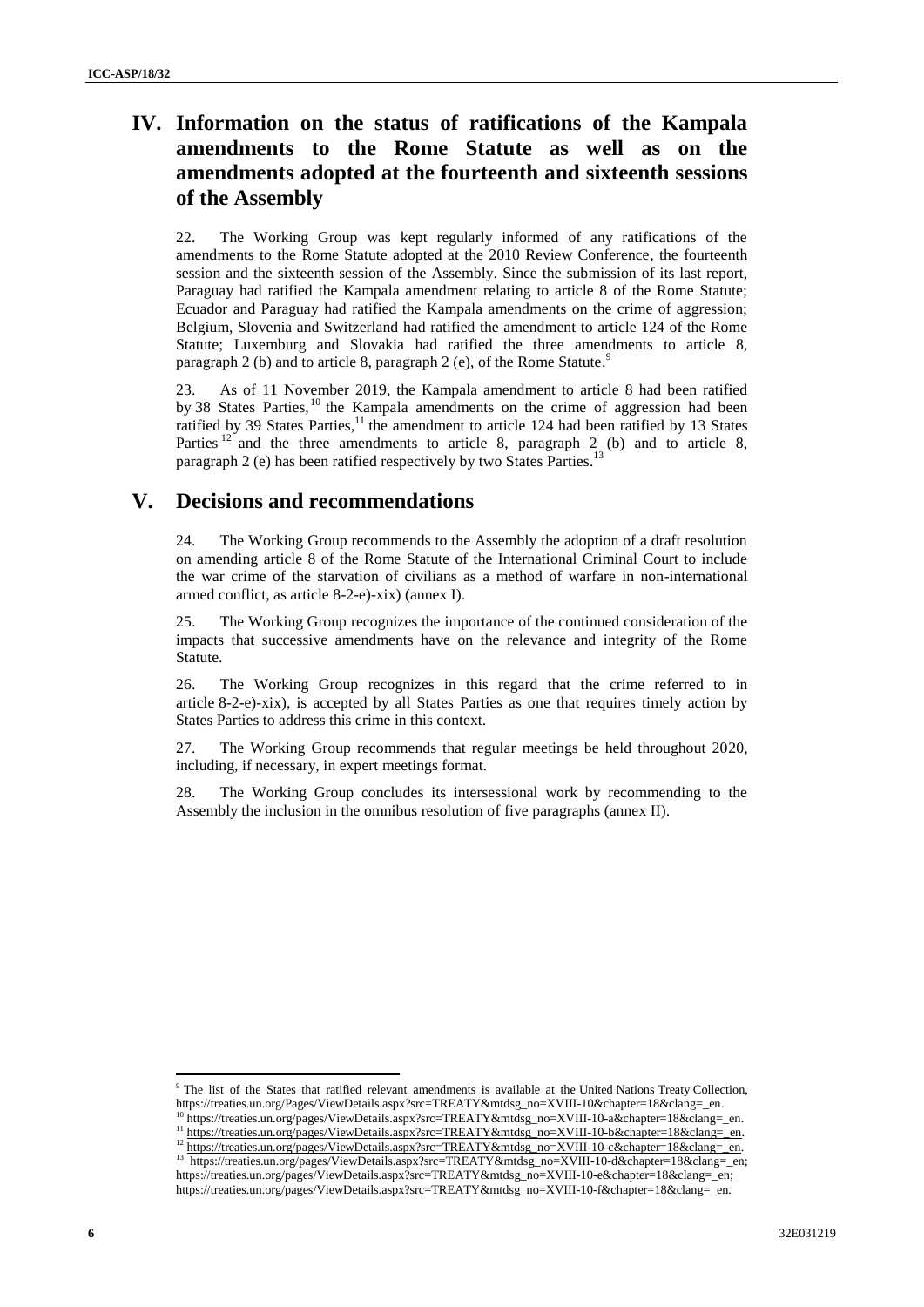### **Annex I**

## **Draft resolution on amendments to article 8 of the Rome Statute of the International Criminal Court**

#### *The Assembly of the States Parties*

*Noting* article 121, paragraphs 1 and 2, of the Rome Statute of the International Criminal Court which permits the Assembly of States Parties to adopt any proposed amendment to the Rome Statute after the expiry of seven years from the entry into force of the Statute,

*Noting* also article 121, paragraph 5, of the Statute which states that any amendment to articles 5, 6, 7 and 8 of the Statute shall enter into force for those States Parties which have accepted the amendment one year after the deposit of their instruments of ratification or acceptance and that in respect of a State Party which has not accepted the amendment, the Court shall not exercise its jurisdiction regarding the crime covered by the amendment when committed by that State Party's nationals or on its territory, and confirming its understanding that in respect to this amendment the same principle that applies in respect of a State Party which has not accepted this amendment applies also in respect of States that are not parties to the Statute,

*Confirming* that, in light of the provision of article 40, paragraph 5, of the Vienna Convention on the Law of Treaties, States that subsequently become States Parties to the Statute will be allowed to decide whether to accept the amendments contained in this resolution at the time of ratification, acceptance or approval of, or accession to the Statute,

*Noting* article 9 of the Statute on the Elements of Crimes which states that such Elements shall assist the Court in the interpretation and application of the provisions of the crimes within its jurisdiction,

*Considering* that the crime referred to in article 8, paragraph 2 (e) (xix) is a serious violation of the laws and customs applicable in armed conflict not of an international character,

*Noting* that the crime referred to in article 8, paragraph 2 (e) (xix) is without prejudice to the Second Additional Protocol of 8 June 1977 to the Geneva Conventions,

1. *Decides* to adopt the amendment to article 8, paragraph 2 (e), of the Rome Statute of the International Criminal Court contained in appendix I to the present resolution, which is subject to ratification or acceptance and shall enter into force in accordance with article 121, paragraph 5, of the Statute;

2. *Also decides* to adopt the relevant elements to be added to the Elements of Crimes, as contained in appendix II to the present resolution;

3. *Calls upon* all States Parties to ratify or accept this amendment to article 8;

4. *Urges* all States that have not done so to ratify or accede to the Rome Statute, and in doing so to also ratify or accept the amendments to article 8.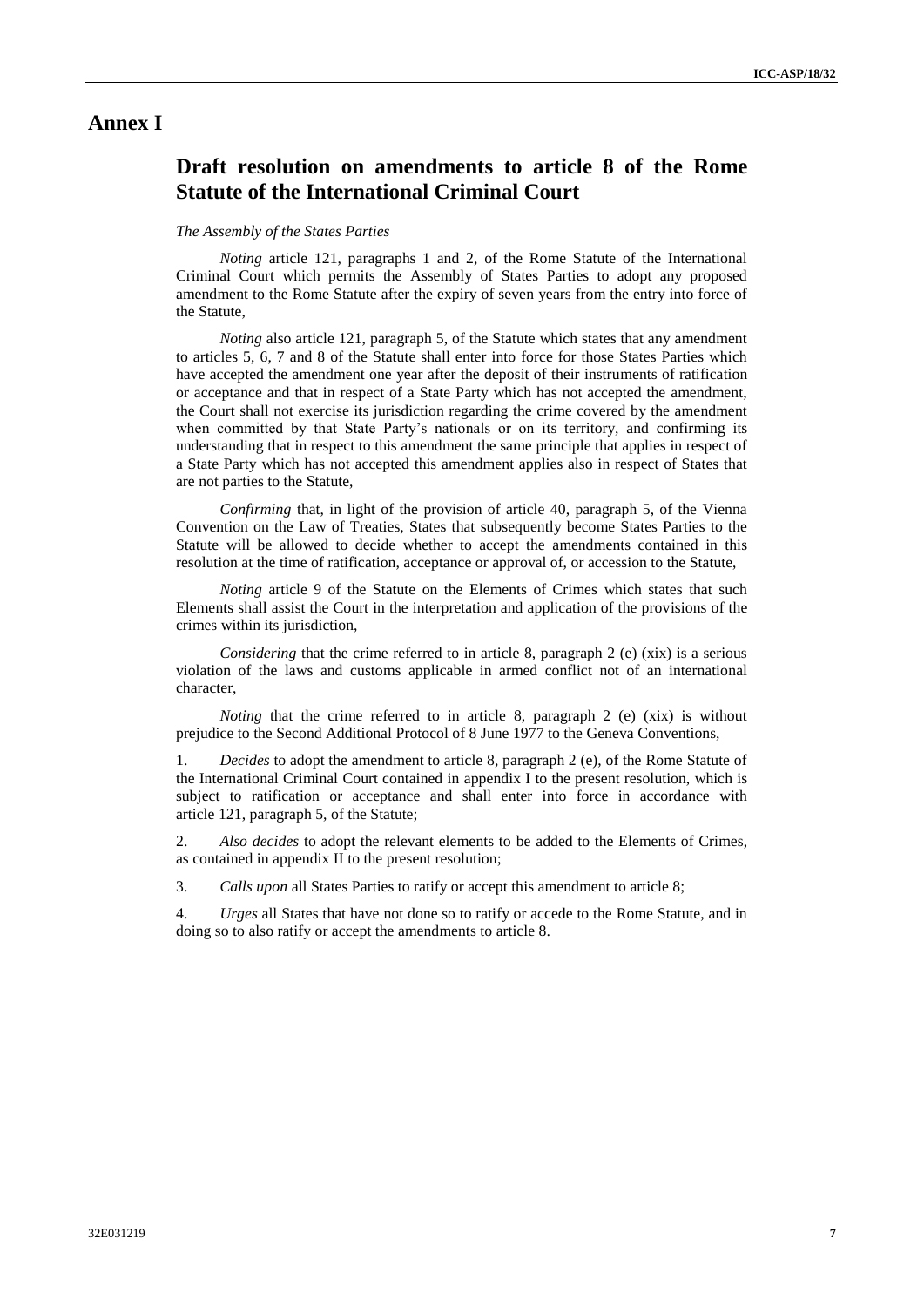# **Appendix I**

# **Amendment to be inserted as article 8-2-e)-xix) of the Rome Statute**

Intentionally using starvation of civilians as a method of warfare by depriving them of objects indispensable to their survival, including willfully impeding relief supplies.

# **Appendix II**

# **Elements of crime of new article 8-2-e)-xix) of the Rome Statute**

1. The perpetrator deprived civilians of objects indispensable to their survival.

2. The perpetrator intended to starve civilians as a method of warfare.

3. The conduct took place in the context of and was associated with an armed conflict not of an international character.

4. The perpetrator was aware of factual circumstances that established the existence of an armed conflict.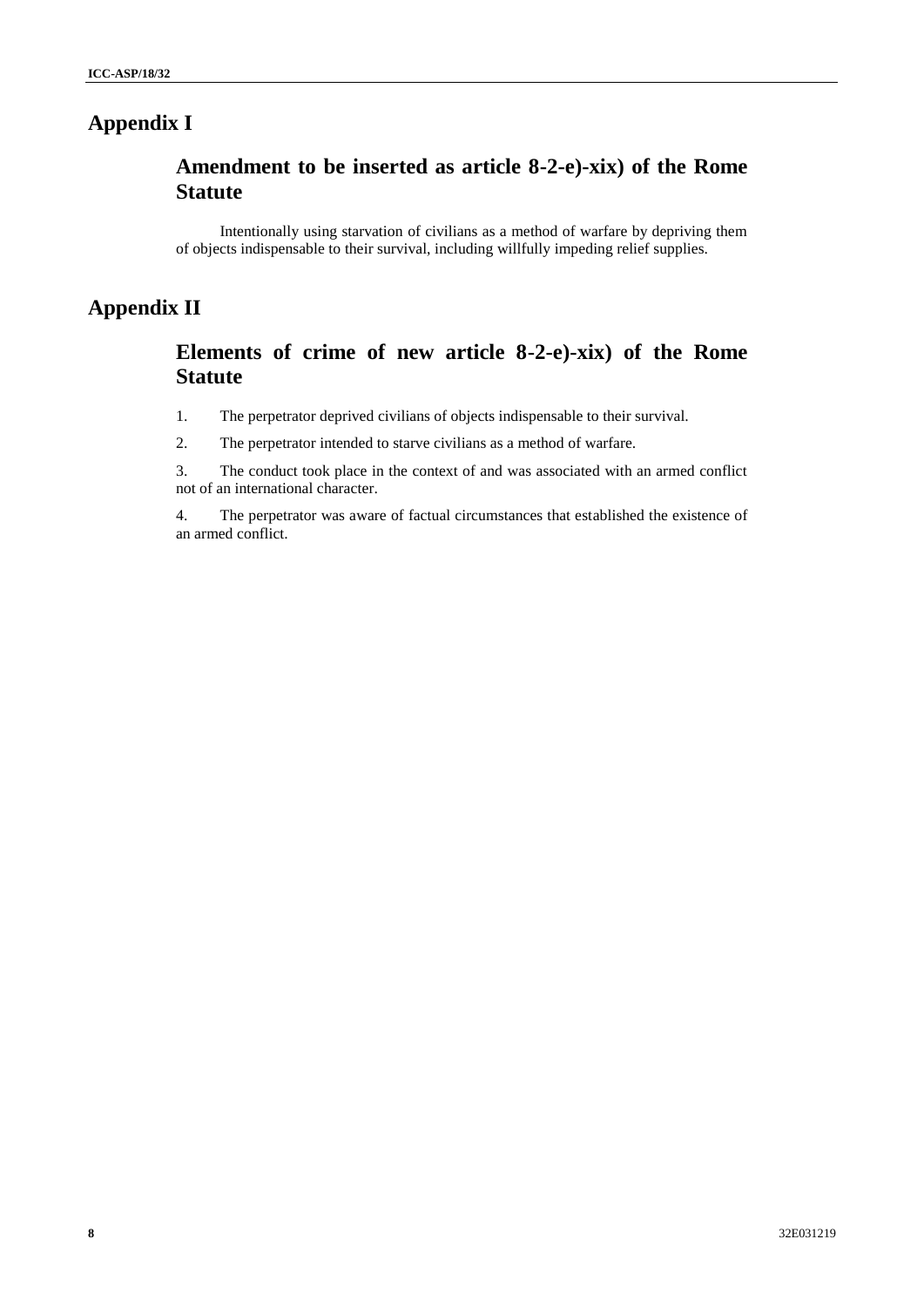### **Annex II**

### **Draft text for the omnibus resolution**

1. Paragraph 152 of the 2018 omnibus resolution (ICC-ASP/17/Res.5) remains unchanged, reading:

"*Welcomes* the report of the Working Group on Amendments."

2. Paragraph 153 of the 2018 omnibus resolution (ICC-ASP/17/Res.5) would read:

"*Recognizes* the importance of the continued consideration of the impacts that successive amendments have on the relevance and integrity of the Rome Statute."

3. Paragraph 154 of the 2018 omnibus resolution (ICC-ASP/17/Res.5) would read:

"*Recognizes* in this regard that the crime referred to in article 8-2-e)-xix), is accepted by all States Parties as one that requires timely action by States Parties to address this crime in this context."

4. Paragraph 154bis of the 2018 omnibus resolution (ICC-ASP/17/Res.5) would read:

"*Calls upon* all States Parties to ratify or accept the amendment to article 8 regarding the war crime of the starvation of civilians as a method of warfare in noninternational armed conflict."

5. Paragraph 18 of annex I (mandates) of the 2018 omnibus resolution (ICC-ASP/17/Res.5) is replaced by the following:

"(a) *invites* the Working Group to continue its consideration of all amendment proposals, in accordance with the Terms of Reference of the Working Group; and

(b) *requests* the Working Group to submit a report for the consideration of the Assembly at its nineteenth session;"

### **Annex III**

### **Amendments to article 8 of the Rome Statute proposed by Switzerland**

### **A. Amendment to article 8 of the Rome Statute**

*To be inserted as new subparagraph to article 8(2)(e)* 

Intentionally using starvation of civilians as a method of warfare by depriving them of objects indispensable to their survival, including willfully impeding relief supplies.

#### **B. Elements of crimes**

*New subparagraph to article 8(2)(e)* 

#### **War crime of starvation as a method of warfare**

#### **Elements**

- 1. The perpetrator deprived civilians of objects indispensable to their survival.
- 2. The perpetrator intended to starve civilians as a method of warfare.

3. The conduct took place in the context of and was associated with an armed conflict not of an international character.

4. The perpetrator was aware of factual circumstances that established the existence of an armed conflict.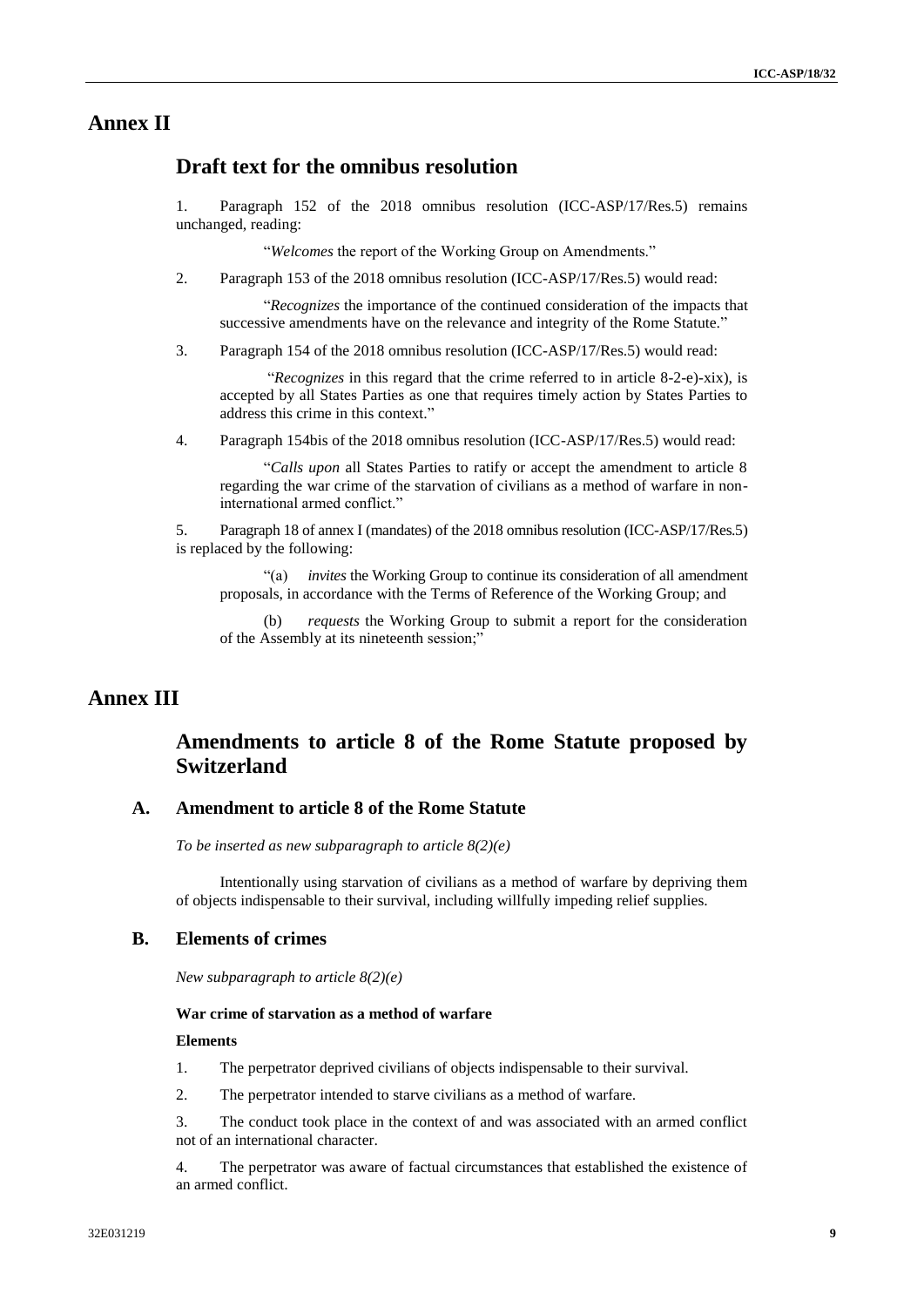### **Annex IV**

# **Non-paper submitted by Switzerland: Proposed amendments to article 8 of the Rome Statute on the inclusion of starvation as a war crime in non-international armed conflicts**

### **A. Introduction**

1. Under article 8 of the Rome Statute, the International Criminal Court (ICC) has jurisdiction to investigate and prosecute individuals charged with war crimes. For this purpose, article 8 distinguishes between international armed conflicts (IAC) and noninternational armed conflicts (NIAC). Acts punishable under the Rome Statute as war crimes are mainly but not always identical in IAC and NIAC.

2. While a distinction between IAC and NIAC is legally justified for certain war crimes, this is not always the case. In fact, some of the "serious violations of the laws and customs" are considered to constitute war crimes under international law in both IAC and NIAC, but the Rome Statute nonetheless only penalizes them in IAC. A prime example is the crime of intentionally using starvation of civilians as a method of warfare.

#### **B. Broad recognition in international law**

3. In NIAC, using starvation of civilians as a method of warfare is prohibited by article 14 of Additional Protocol II of the Geneva Conventions (AP II),<sup>1</sup> ratified by 168 States. The prohibition also amounts to a rule of customary international humanitarian law (CIHL) as evidence of a general practice accepted as law. For example, it has been included in national laws and military manuals applicable in NIAC as well as affirmed by relevant judgments. The customary nature of the rule is supported by public declarations and the reported practice of States.<sup>2</sup>

4. The prohibition of starvation in NIAC is reinforced by several corollary rules of IHL. These include the prohibition of attacking, destroying, removing or rendering useless objects indispensable to the survival of the civilian population<sup>3</sup> and the rules relating to humanitarian relief actions and access.<sup>4</sup> This means that attacking, destroying, removing or rendering useless objects indispensable to the survival of the civilian population or denying access of humanitarian relief intended for civilians in need, including deliberately impeding humanitarian aid or restricting the freedom of movement of humanitarian relief personnel, may constitute violations of the prohibition of starvation.<sup>5</sup>

<sup>&</sup>lt;sup>1</sup> Article 14 of AP II: "Starvation of civilians as a method of combat is prohibited. It is therefore prohibited to attack, destroy, remove or render useless, for that purpose, objects indispensable to the survival of the civilian population, such as foodstuffs, agricultural areas for the production of foodstuffs, crops, livestock, drinking water installations and supplies and irrigation works."

 $2^{2}$  See for example Rule 53 of the ICRC Study on CIHL, available online at:

[https://ihl-databases.icrc.org/customary-ihl/eng/docs/v1\\_rul\\_rule53.](https://ihldatabases.icrc.org/customary-ihl/eng/docs/v1_rul_rule53)<br><sup>3</sup> See ertiels 14 of AB II: see also for example Puls 54 of the ICBC.

See article 14 of AP II; see also for example Rule 54 of the ICRC Study on CIHL (fn 2).

<sup>&</sup>lt;sup>4</sup> According to article 18(2) of AP II, "if the civilian population is suffering undue hardship owing to a lack of the supplies essential for its survival, such as foodstuffs and medical supplies, relief actions for the civilian population which are of an exclusively humanitarian and impartial nature and which are conducted without any adverse distinction shall be undertaken subject to the consent of the High Contracting Party concerned." Moreover, under CIHL as identified in Rule 55 of the ICRC study on CIHL, "parties to the conflict must allow and facilitate rapid and unimpeded passage of humanitarian relief for civilians in need, which is impartial in character and conducted without any adverse distinction, subject to their right of control" (see Rule 55 of the ICRC study on CIHL (fn 2)). Concerning humanitarian relief personnel, under CIHL as identified in Rule 56 of the ICRC study on CIHL, "parties to the conflict must ensure the freedom of movement of authorized humanitarian relief personnel essential to the exercise of their functions", unless imperative military necessity requires that their movements be temporarily restricted (see Rule 56 of the ICRC Study on CIHL (fn 2).

<sup>5</sup> Article 14 in combination with article 18 § 2 of APII and Rule 55 of the ICRC Study on CIHL (fn 2).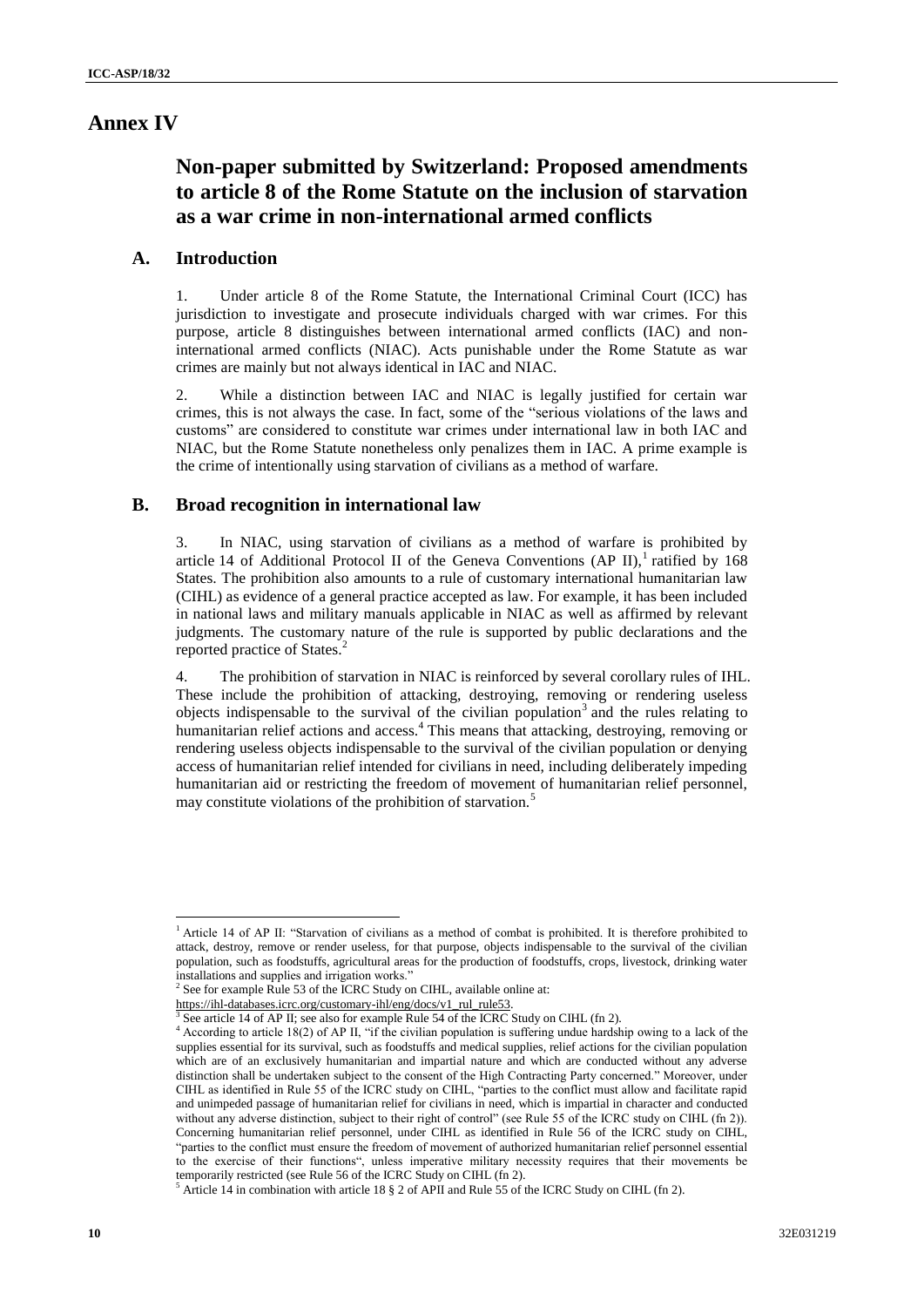5. If the prohibition of starvation in NIAC is violated, it is considered a serious violation of IHL that gives rises to individual criminal responsibility.<sup>6</sup> This is the position expressed by relevant international bodies.<sup>7</sup> Thus, the crime of intentionally using starvation of civilians as a method of warfare in NIAC enjoys broad recognition in international law.

#### **C. Gap in the Rome Statute**

6. Despite this broad recognition, starvation of civilians as a method of warfare is not listed as a war crime in NIAC under the Rome Statute. It only exists in IAC under article 8(2)(b)(xxv), which defines the crime as "*intentionally using starvation of civilians as a method of warfare by depriving them of objects indispensable to their survival, including willfully impeding relief supplies as provided for under the Geneva Conventions".* 

7. In 1998, a provision penalizing starvation in NIAC had been part of the draft Rome Statute. However, the "final package" of the Rome Statute did not include starvation in the list of war crimes in NIAC. The drafting history<sup>8</sup> does not provide any specific reasons why it was not included in the final draft. In fact, there appears to have been no substantive disagreement during the Rome conference concerning the war crime of starvation in NIAC. Some drafters of the Statute instead remember that the inclusion of starvation in the list of war crimes in NIAC was supported by many delegations<sup>9</sup> and that omission from the 'final package' is likely to have been unintentional.<sup>10</sup> The gap remains in the Statute to this day.

### **D. Proposal for harmonization**

8. Although prohibited under conventional and CIHL, starvation as a method of warfare has allegedly been used in a number of conflicts in recent years. This has prompted the UN Security Council to underline that this conduct may constitute a war crime – making no distinction between IAC and NIAC – and to urge States to conduct investigations and, where appropriate, to take actions against those responsible.<sup>11</sup> The Special Rapporteur on the right to food has called for an amendment of the Rome Statute to include within the ICC's jurisdiction the war crime of using starvation of civilians as a method of warfare in NIAC.<sup>12</sup>

9. To harmonize the jurisdiction of the ICC with regards to war crimes in IAC and NIAC, Switzerland proposes an amendment to the Rome Statute to include the war crime of using starvation of civilians as a method of warfare in NIAC. The large majority of today's armed conflicts being non-international in nature, this amendment would strengthen the fight against impunity by allowing the ICC to prosecute those alleged to have committed this war crime irrespective of the nature of the conflict. This would also contribute to improving the coherence of the Statute as a whole. This amendment would clearly signal the willingness of the Assembly of States Parties to further pursue criminal accountability with regard to war crimes in NIAC.

l

<sup>6</sup> Rule 156 of the ICRC Study on CIHL (fn 2).

<sup>7</sup> See the Security Council Resolution 2417 (2018) preamble and para. 10, the Report of the International Commission on Inquiry on Darfur to the Secretary-General, S/2005/60, 1st February 2005, para. 166-167, the Security Council Resolution 794 (1992), para. 5, and the statements of the Secretary-General of the United Nations, available online at: [http://www.un.org/apps/news/story.asp?NewsID=53003,](http://www.un.org/apps/news/story.asp?NewsID=53003) Interim report of the Special Rapporteur on the right to food, UNGA, 21 July 2017, [https://documents-dds-ny.un.org/doc/UNDOC/GEN/N17/2](https://documentsddsny.un.org/doc/UNDOC/GEN/N17/224/73/PDF/N1722473.pdf?OpenElement) [24/73/PDF/N1722473.pdf?OpenElement,](https://documentsddsny.un.org/doc/UNDOC/GEN/N17/224/73/PDF/N1722473.pdf?OpenElement) para. 84 and 97. See also ICRC in its interpretation to Rule 156 of the ICRC Study on CIHL ("Serious violations of international humanitarian law constitute war crimes"), which refers to starvation as a serious violation of IHL in NIAC.

<sup>&</sup>lt;sup>8</sup> For more information, see the official records of the UN Diplomatic Conference of Plenipotentiaries on the Establishment of the ICC, available online a[t http://legal.un.org/icc/rome/proceedings/contents.htm.](http://legal.un.org/icc/rome/proceedings/contents.htm)

<sup>9</sup> Michael Cottier, 'Article 8' in Otto Triffterer, *The Rome Statute of the International Criminal Court* (2nd edition, Back/Hart/Nomos 2008) 208.

<sup>&</sup>lt;sup>10</sup> This are the views of the chair of the Committee of the Whole and the chair of the Working Group on the definition of war crimes, Rogier Bartels, 'Denying Humanitarian Access as an International Crime in Times of Non-International Armed Conflict: The Challenges to Prosecute and some Proposals for the Future' (2015) 48 Israel Law Review 282, fn 128.

<sup>&</sup>lt;sup>11</sup> Security Council Res. 2417 (2018), preamble and para. 10.

<sup>&</sup>lt;sup>12</sup> UN Human Rights Council, Interim report of the Special Rapporteur on the right to food, 21 July 2017, A/72/188, para. 97(b).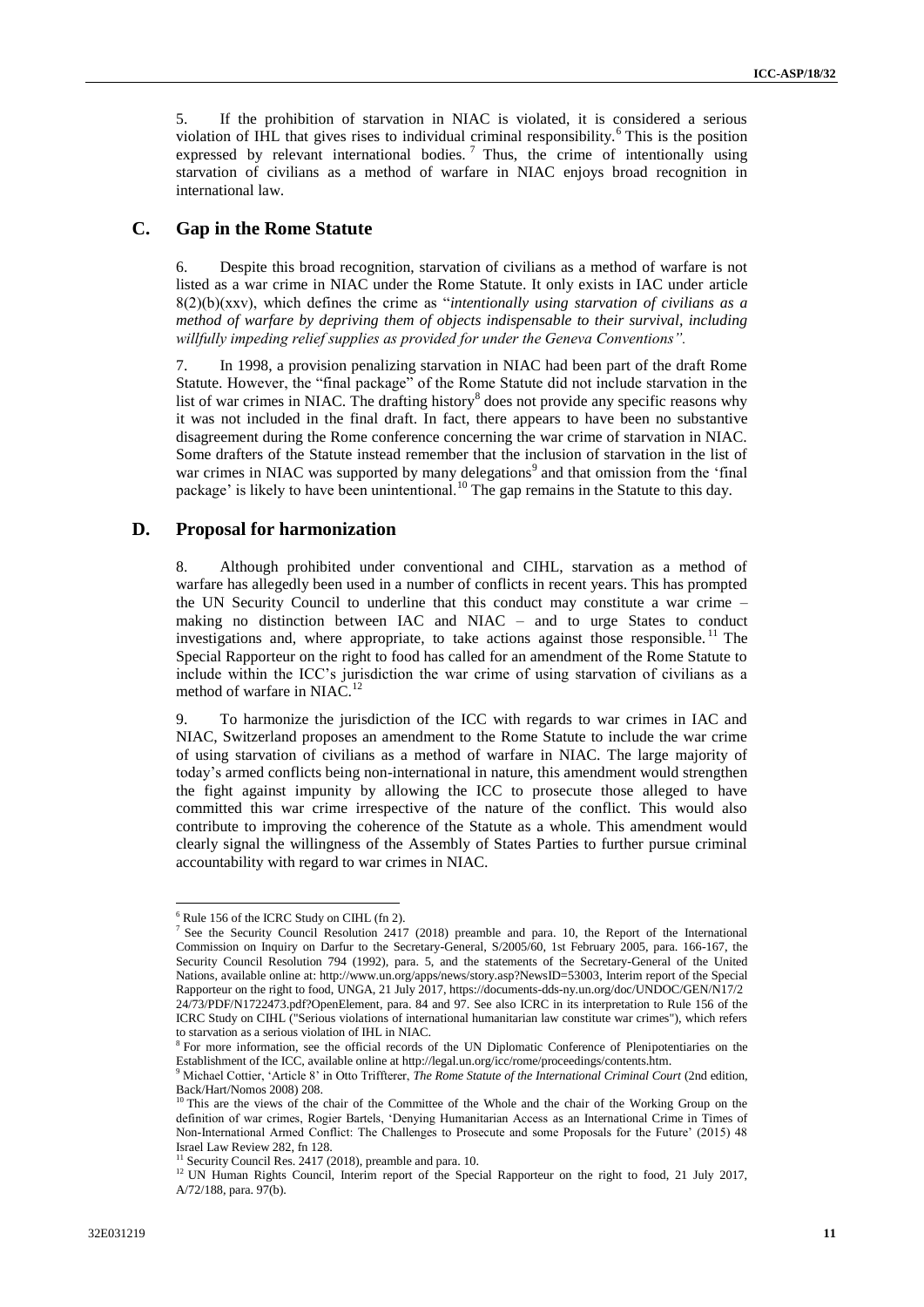10. If adopted, the new subparagraph to article 8(2)(e) of the Rome Statute would, in accordance with article 121(5) of the Statute, only enter into force for those States Parties which have accepted the amendment one year after the deposit of their instruments of ratification or acceptance. While it might raise questions with regard to a possible fragmentation of the Statute, this eventuality was contemplated by the drafters of the Rome Statute, who accepted it when drafting article 121(5) of the Statute. It is up to each State Party to ratify amendments if it wishes to limit the fragmentation of the Statute. In addition, any given situation where the ICC would have jurisdiction over the crime of starvation would contribute to rendering justice for the concerned victims. To them, the new crime would be highly relevant despite the fact that the ICC would not have jurisdiction over the same crime in other situations.

#### **E. Draft amendment text**

#### **1. Amendment to article 8 of the Rome Statute**

*To be inserted as new subparagraph to article 8(2)(e)*

Intentionally using starvation of civilians as a method of warfare by depriving them of objects indispensable to their survival, including willfully impeding relief supplies.

#### **2. Elements of crimes**

*New subparagraph to article 8(2)(e)*

#### **War crime of starvation as a method of warfare**

#### **Elements**

- 1. The perpetrator deprived civilians of objects indispensable to their survival.
- 2. The perpetrator intended to starve civilians as a method of warfare.

3. The conduct took place in the context of and was associated with an armed conflict not of an international character.

4. The perpetrator was aware of factual circumstances that established the existence of an armed conflict.

#### **F. Explanation of the draft amendment text**

11. The draft text is based on article 8(2)(b)(xxv) of the Rome Statute, applicable in IAC, which declares as a war crime *"intentionally using starvation of civilians as a method of warfare by depriving them of objects indispensable to their survival, including willfully impeding relief supplies as provided for under the Geneva Conventions"*.

12. Treaty IHL governing  $NIACs<sup>13</sup>$  does not explicitly refer to "willfully impeding relief supplies". However, article 18(2) of AP II makes clear that "[i]f the civilian population is suffering undue hardship owing to a lack of the supplies essential for its survival … relief actions for the civilian population which are of an exclusively humanitarian and impartial nature and which are conducted without any adverse distinction shall be undertaken subject to the consent of the High Contracting Party concerned". In these circumstances, a refusal to grant consent "without good grounds" is equivalent to a violation of article 14 AP II prohibiting the use of starvation as a method of warfare.<sup>14</sup>

<sup>13</sup> Common article 3 and, as applicable, AP II.

<sup>&</sup>lt;sup>14</sup> Yves Sandoz, Christophe Swinarksi and Bruno Zimmermann (eds), *Commentary on the Additional Protocols of* 

*<sup>8</sup> June 1977 to the Geneva Conventions of 12 August 1949* (Martinus Nijhoff Publishers 1987) 1479.